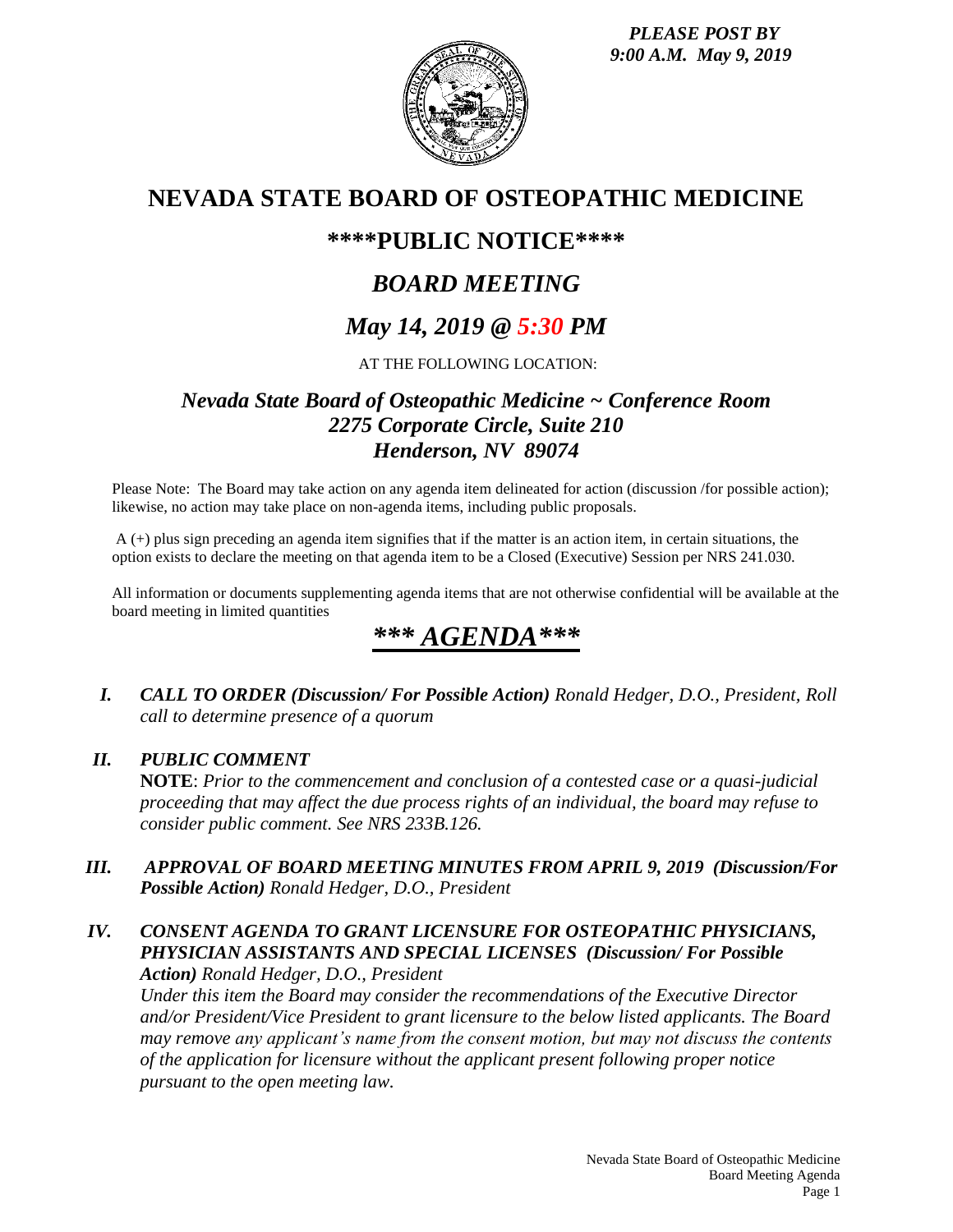#### **Osteopathic Physician Name Specialty**

*Andrew Abdelmalek, D.O. Anesthesiology Azaan Akbar, D.O. Internal Medicine Anthony Arslan, D.O. Family Medicine Shannon Barker, D.O. Pediatrics Brent Han, D.O. Family Medicine Sophia Johnson, D.O. Emergency Medicine Jason Klein, D.O. Emergency Medicine* Christi Makas, D.O. Emergency Medicine *Samantha Malamet, D.O. Anesthesiology Ashley Martin, D.O. General Surgery Ravikumar Patel, D.O. Emergency Medicine Jeffrey Rubin, D.O. Anesthesiology Audrey Shilander, D.O. Psychiatry*

*Kelli Biggans, PA-C Yasmin Siddiqui D.O. Alison Ruthkowski, PA-C Keith Blum, D.O. David Ward, PA-C Melissa Miller, D.O. Markey Wilson, PA-C Nader Helmi, D.O.*

#### *Special Licenses NRS.633.411:*

*Sara Alleyasin, D.O. Valley Hospital Internal Medicine Megan Berberich, D.O. Nellis AFB Grant Bullock, D.O. UNLVSOM Psychiatry Taylor Campbell, D.O. Valley Hospital Neurology John Caraway Valley Health System – FM Caitlin Chen, D.O. UNLVSOM Psychiatry Matthew Christie, D.O. UNLVSOM Psychiatry Thomas Derby, D.O. Southern Hills Transitional Erika Hallak, D.O. Nellis AFB Tyler Hill, D.O. UNLVSOM Psychiatry Abraham Ichinoe, D.O. Mountain View OB/GYN*

*Stephanie Jones, D.O. Physical Medicine & Rehabilitation*

#### *Physician Assistant Supervising Physician*

*Ajit Amesur, D.O. Valley Hospital Orthopedic Surgery Theddy Blanc, D.O. Mountain View Emergency Medicine Jesse Broyles, D.O. Valley Hospital Internal Medicine Hoa Cao, D.O. Valley Hospital Internal Medicine Mark Chang, D.O. UNLVSOM Internal Medicine Alex Chao, D.O. Mountain View Internal Medicine Kory Cummings, D.O. Valley Hospital Internal Medicine Erin Dautremont, D.O. Valley Hospital Family Medicine Sohei Fukuda, D.O. UNLVSOM Family Medicine Donald Furman, D.O. Mountain View General Surgery Eric Gupta, D.O. Valley Hospital Internal Medicine Kathleen Holsaeter, D.O. Valley Health General Surgery Megan Hubbard, D.O. Valley Hospital Internal Medicine Diana Hung, D.O. Mountain View General Surgery Thomas Ilustrisimo, D.O. Valley Hospital Internal Medicine Ebifade Imarayi, D.O. Mountain View Internal Medicine Bhavik Kanzaria, D.O. Mountain View Emergency Medicine Deborah Kennedy, D.O. Mountain View Transitional Patrick Kernan, D.O. Mountain View Emergency Medicine*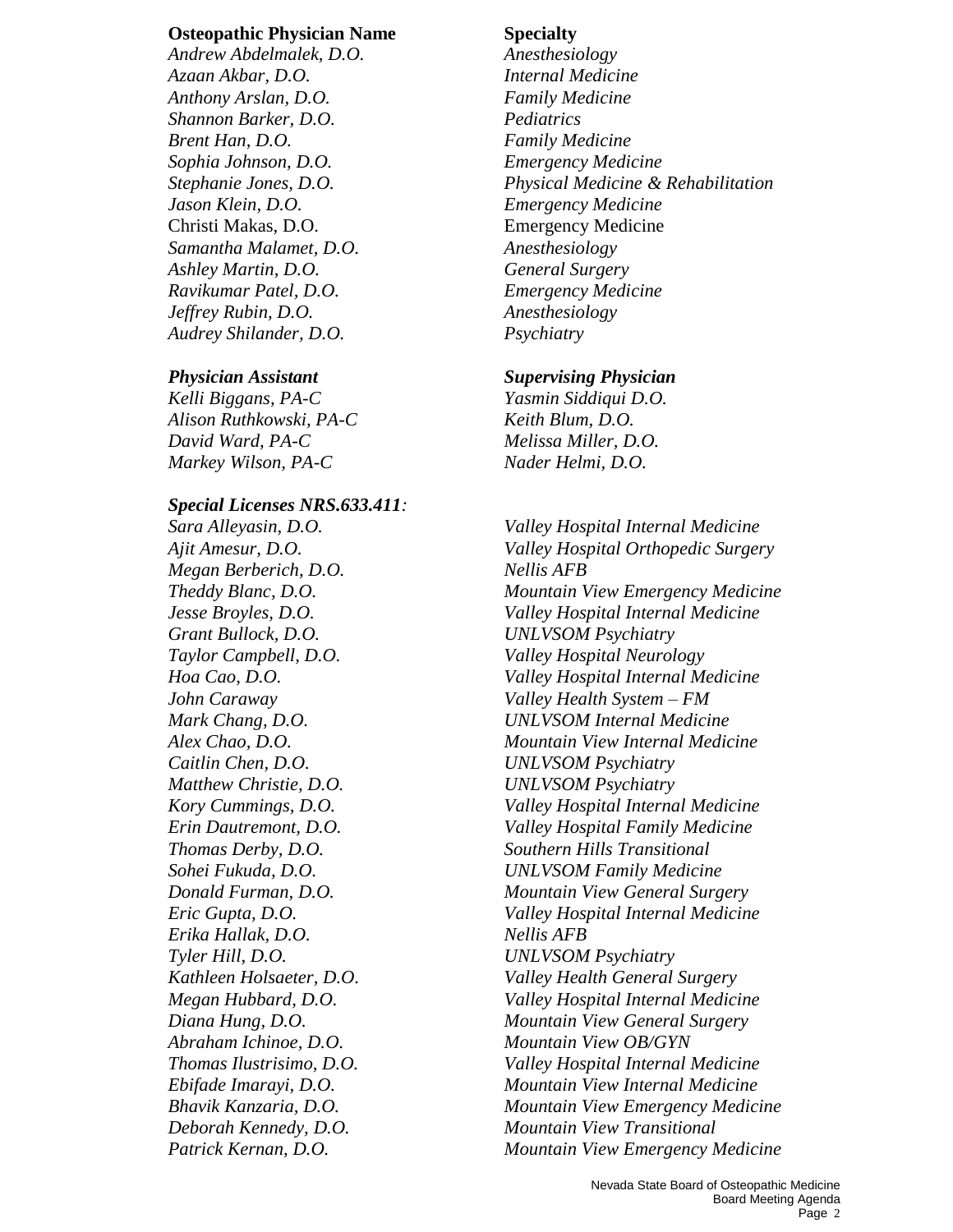*Jun Kim, D.O. UNLVSOM Psychiatry Michael Korczynski, D.O. Mountain View Transitional Mallory Krueger, D.O. Nellis AFB Tiffany Leung, D.O. UNLVSOM Psychiatry Trusha Mehta, D.O. Valley Hospital Neurology Dennis Nguyen, D.O. Mountain View PM & R Daniel Oakey, D.O. Nellis AFB Pauline Phan, D.O. UNLVSOM Psychiatry Sheyda Seyedan, D.O. UNLVSOM Psychiatry Faris Tahsin, D.O. UNLVSOM Psychiatry Diana Trang, D.O. Nellis AFB Frank Truong, D.O. UNLVSOM Family Medicine Eric Vondrak, D.O. Nellis AFB Samson Wong, D.O. UNLVSOM Family Medicine*

*Esther Y. Kim, D.O. Valley Hospital Internal Medicine Paige Kozlowski, D.O. Valley Hospital Internal Medicine My Huyen Le, D.O. Valley Hospital Internal Medicine Daniel LeCavalier, D.O. Valley Hospital Orthopedic Surgery Christopher Lee, D.O. Mountain View Emergency Medicine Sean Liyanage, D.O. Valley Hospital Family Medicine Natalia McGrew, D.O. Valley Hospital Family Medicine Qazi Mohsin, D.O. UNLVSOM Internal Medicine Joshua Moore, D.O. Valley Hospital Internal Medicine Anthony Nguyen, D.O. Valley Hospital Internal Medicine Christopher Nguyen, D.O. UNLVSOM Internal Medicine Samantha Nguyen, D.O. Valley Hospital Internal Medicine Jennifer Neibling, D.O. Mountain View General Surgery Ryan Nimer, D.O. Mountain View Anesthesiology Dozie Oparaugo, D.O. Valley Hospital Internal Medicine Hali Pearce, D.O. Mountain View General Surgery Suneal Peddada, D.O. Mountain View Anesthesiology Graydon Taylor, D.O. Mountain View General Surgery Vincent Tran, D.O. Mountain View General Surgery Bennett Vitug, D.O. Valley Hospital Family Medicine Pacific Vo-Vitug, D.O. Valley Hospital Internal Medicine Dana Vowels, D.O. Mountain View Emergency Medicine Kelly Wang, D.O. Mountain View Internal Medicine Johnson Wong, D.O. UNLVSOM Internal Medicine Nancy Young, D.O. Valley Hospital Family Medicine*

- *V. ELECTION AND TERM LIMIT POLICY FOR BOARD OFFICERS (Discussion/For Possible Action) by Samir Pancholi, D.O., Secretary/Treasurer*
- *VI. TRAVEL POLICY FOR BOARD AND STAFF (Discussion/For Possible Action) Swadeep Nigam, Public Member*

#### *VII. EXECUTIVE DIRECTOR'S REPORT*

- *a. Financial Statements*
- *b. Licensing*
- *c. FSMB Annual Meeting*
- *d. Staffing*